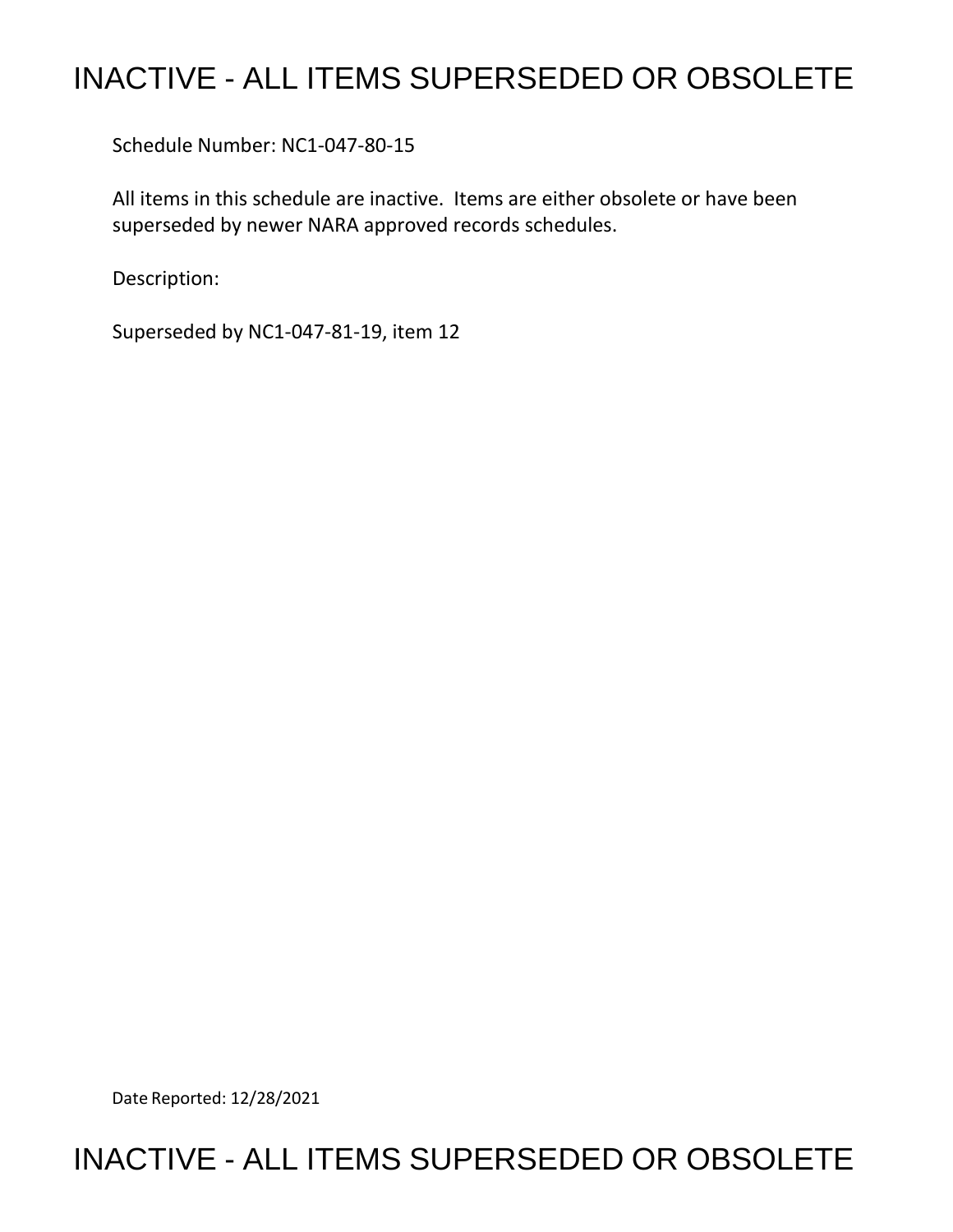|                                                                                                     | REQUEST FOR RECORDS DISPOSITION AUTHORITY                                                                                                                                                  |                                       | Rend VCD 14 Jul 80<br><b>LEAVE BLANK</b>                                                                                                                                                                       |                            |                            |
|-----------------------------------------------------------------------------------------------------|--------------------------------------------------------------------------------------------------------------------------------------------------------------------------------------------|---------------------------------------|----------------------------------------------------------------------------------------------------------------------------------------------------------------------------------------------------------------|----------------------------|----------------------------|
|                                                                                                     | (See Instructions on reverse)                                                                                                                                                              |                                       | JOB NO                                                                                                                                                                                                         |                            |                            |
|                                                                                                     |                                                                                                                                                                                            |                                       |                                                                                                                                                                                                                |                            |                            |
| TO: GENERAL SERVICES ADMINISTRATION,<br>NATIONAL ARCHIVES AND RECORDS SERVICE, WASHINGTON, DC 20408 |                                                                                                                                                                                            | $NC1 - 47 - 80 - 15$<br>DATE RECEIVED |                                                                                                                                                                                                                |                            |                            |
| 1. FROM (AGENCY OR ESTABLISHMENT)                                                                   |                                                                                                                                                                                            |                                       | July 14, 1980                                                                                                                                                                                                  |                            |                            |
| Department of Health and Human Services<br>2. MAJOR SUBDIVISION                                     |                                                                                                                                                                                            |                                       | NOTIFICATION TO AGENCY                                                                                                                                                                                         |                            |                            |
|                                                                                                     | Social Security Administration                                                                                                                                                             |                                       | In accordance with the provisions of 44 U.S.C. 3303a the disposal re-<br>quest, including amendments, is approved except for items that may<br>be stamped "disposal not approved" or "withdrawn" in column 10. |                            |                            |
| 3. MINOR SUBDIVISION                                                                                | Office of Central Operations                                                                                                                                                               |                                       |                                                                                                                                                                                                                |                            |                            |
|                                                                                                     | 4. NAME OF PERSON WITH WHOM TO CONFER                                                                                                                                                      | 5. TEL EXT                            | $7 - 23 - 80$                                                                                                                                                                                                  |                            |                            |
|                                                                                                     | Ernest P. Lardieri<br>6. CERTIFICATE OF AGENCY REPRESENTATIVE                                                                                                                              | 594-5770                              |                                                                                                                                                                                                                |                            |                            |
| lx l<br>C. DATE                                                                                     | <b>A</b> Request for immediate disposal.<br><b>B</b> Request for disposal after a specified period of time or request for permanent<br>retention.<br>D. SIGNATURE OF AGENCY REPRESENTATIVE | E. TITLE                              |                                                                                                                                                                                                                |                            |                            |
| $7 - 9 - 80$                                                                                        |                                                                                                                                                                                            |                                       | Departmental Records Management Officer                                                                                                                                                                        |                            |                            |
| 7.<br>ITEM NO.                                                                                      | <b>8. DESCRIPTION OF ITEM</b><br>(With Inclusive Dates or Retention Periods)                                                                                                               |                                       |                                                                                                                                                                                                                | 9.<br>SAMPLE OR<br>JOB NO  | 10.<br><b>ACTION TAKEN</b> |
|                                                                                                     | RECORDS RETENTION AND DISPOSITION SCHEDULE<br>SUPPLEMENTAL SECURITY INCOME (SSI) RECORDS                                                                                                   |                                       |                                                                                                                                                                                                                |                            |                            |
|                                                                                                     | Special Energy Allowance (SEA) Records                                                                                                                                                     |                                       |                                                                                                                                                                                                                |                            |                            |
|                                                                                                     |                                                                                                                                                                                            |                                       |                                                                                                                                                                                                                |                            |                            |
|                                                                                                     | SEA Case Files<br>ı.                                                                                                                                                                       |                                       |                                                                                                                                                                                                                | $\mathcal{F}(\mathcal{A})$ |                            |

tained by the Treasury Department.<br>Copies tx assembly, NNF

**STANDARD FORM 115**  Revised April, 1975 Prescribed by General Services Adm1mstralton FPMR (41 CFR) 101-11 **4** 

بوود

115-107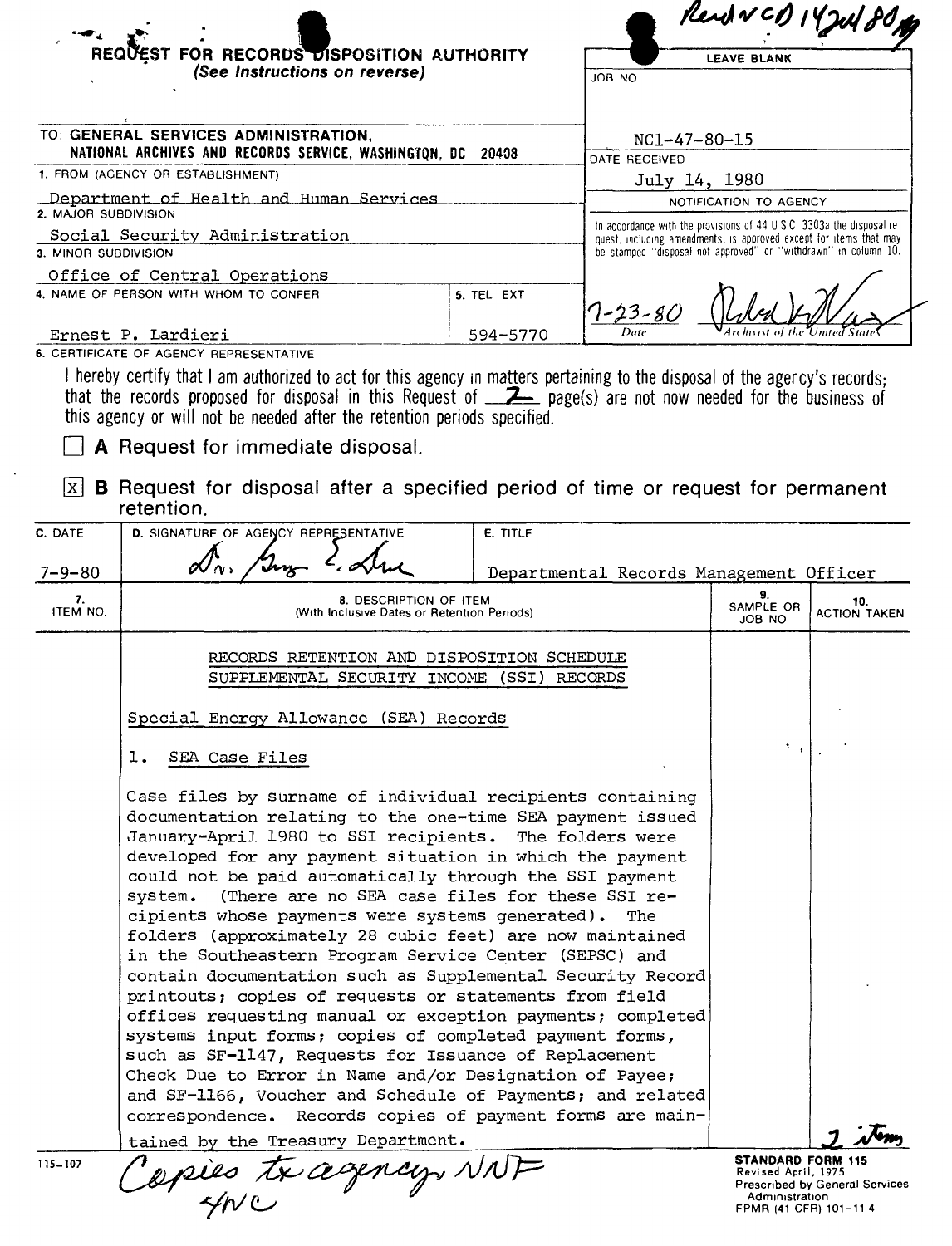Use Standard Form 115 (obtainable from supply depots of the Federal Supply Service. General Services Administration) and the continuation sheet Standard Form 115a (obtainable from the Rec• ords Disposition Division. Office of Federal Records Centers. National Archives and Records Service. Washington. D.C. 20408) to obtain authority to,dispose of records or to request permanent re· tention of records. Detach the 'fifth copy from the set and keep as your reference copy. Submit the first four copies of the set to the National Archives and Records Service. One copy will be returned to the agency as notification of items that are authorized for disposal. Items withdrawn or not approved for disposal will be so marked. Each SF 115 requiring Comptroller General concurrence must be accompanied by a notification of approval from GAO.

### $\ Specific$  *Instructions.*

SSA Records

 $\ddot{N}$  ,  $\ddot{N}$  ,  $\ddot{N}$  ,  $\ddot{N}$ *Entries 1, 2, and 3 should show what agency has custody of the* records that are identified on the form. and should contain the name of the department or independent agency, and its major and minor '-ubdivisions.

 $1.32$ 

*Entries 4 and* 5 ,hould help identify and locate the person to whom inquiries regarding the records should be directed.

*Entry 6* should be signed and dated on the four copies by the agency representative. The number of pages involved in the request should be inserted.

Box A should be checked if the records may be disposed of im· mediately. Box B should be checked if continuing disposal authority is requested or if permanent retention is requested. Only one box may be checked.

· *Entry* 7 should contain the numbers of the items of records identified on the form in sequence. i.e.,  $1, 2, 3, 4$ , etc.

*Entry 8* should show what records are proposed for disposal.  $\overline{ }$ 

Officer

INSTRUCTIONS<br>General Instructions:<br>lise Standard Form 115 (obtainable from supply depots of the volved if all records described on the form are not those of the same volved if all records described on the form are not tfiose of the same office or if they are records created by another office or agency.

> An identification should be provided of the types of records in· volved if they are other than textural **records.** for example. if they are photographic records. sound recordings. or cartographic records.

> An itemization and accurate identification should be provided of the series of records thal are proposed for disposal or retention. Each series should comprise the largest practical grouping of separately organized and logically related materials that can be treated as a single unit for purposes of disposal. Component parts of a series may be listed separately if numbered consecutively as Ia, Ib, etc., under the general series entry.

> A statement should be provided showing when disposal is to be made of the records, thus:

> If immediate disposal is requested of past accumulations of rec• ords. the inclusive dates during which **the** records were produced should be stated. ~ · · *:* ,.•:; • · · -,· *~:.* -,:-

> If continuing disposal is requested for records that have accumulated or will continue to accumulate. the'retention period may ,be expressed in terms of years. months, etc., or in terms of future actions or events. A future action or event that is to determine the retention period must be objective and definite. If disposal of the records is contingent upon their being microfilmed, or otherwise reproduced or recorded on machine readable media. the retention period should read: "'Until ascertained that reproduced copies or recordings have been made in accordance with GSA regulations and are adequate substitutes for the paper records." Also. the pro· visions of  $FPMR$  § 101-11.5 should be observed.

Entry 9 should be checked if samples are submitted for an item. However. samples of the records are not required unless they are requested by the NARS appraiser. If an item has been previously submitted. the relevant job and item number should be entered.

*Entry 10* should be left blank.

君堂もん fan Breakway voor Gobell **PATE STATE PRO** 

intermine with the learn form interfaces in the many states of the states of the states of the states of the s r to his street of a residence of the construction of the control 《金》 Antilation of The Left of the Control of Carlos Hallands are  $\mathcal{E}(\mathbf{v}|\mathbf{v})$  is and toly in the construction of  $\mathbf{v}$  and  $\mathbf{v}$ .......  $\mathcal{L} = \mathcal{L}$ office a second or to be out their rates pay extract at office That lower in gaze (cross of theory is make minimalized) applied  $\mathcal{L}^{\mathcal{L}}$  ,  $\mathcal{L}^{\mathcal{L}}$  ,  $\mathcal{L}^{\mathcal{L}}$  ,  $\mathcal{L}^{\mathcal{L}}$ rears and the control of the family with the protection and concern and the *:..;\_*  very six in the six of the standard line you are law ga (1970) në vitin 1970.<br>Gjarjen e shtë ndër në vitin 1970 në vitin 1970 në vitin 1970 në vitin 1970 në vitin 1970 në vitin 1970 në ve collect Made in Englished in the models with ما المستقلة المستقلة المعرض المستقلة المستقلة المستقلة المستقلة المستقلة المستقلة المستقلة المستقلة المستقلة ا of the light of the state of the plate of the theory of the state of the , and is the state of  $\mathcal{M}^{\mathcal{A}}$  . As like to another  $\mathcal{A}$  of  $\mathcal{D}^{\mathcal{A}}$  is ...\_ ·, l.· ad in both and considerable of the consideration

**1** •